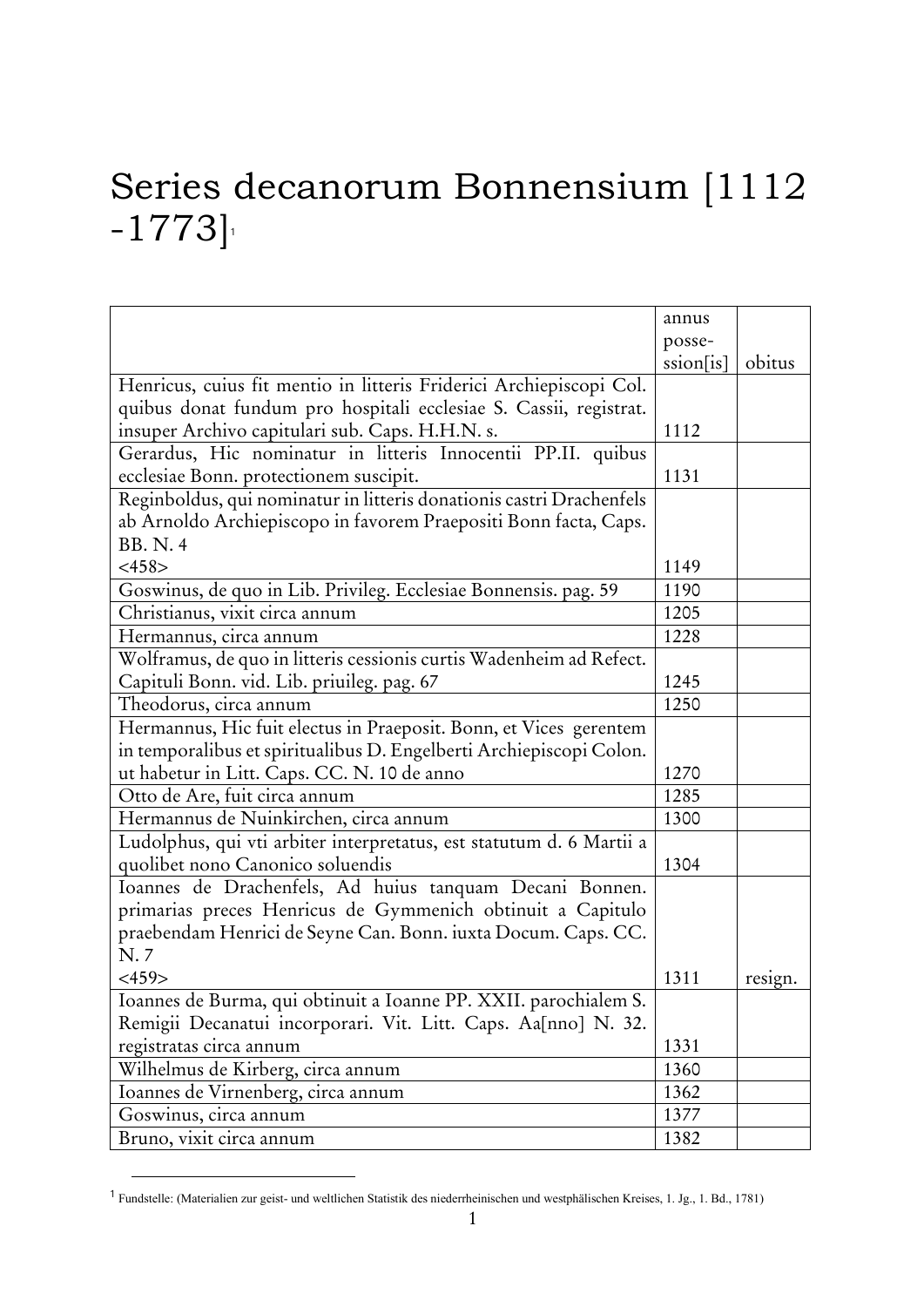| ecclesia nostra ante Altare SS. trium Regum<br>1395<br>Theodoricus de Hole, circa annum<br>1414<br>Henricus de Erpel, circa annum<br>1422<br>Petrus de Erpel, circa annum<br>1425<br>Theodoricus de Bemel, Sub hoc erectum statutum de legitimis<br>natalibus in Capitulo per viuos testes probandis anno<br>1435<br>Petrus de Unkel<br>1444<br>Henricus de Buckenheim<br>1461<br>Ioannes Birken<br>1463 |
|----------------------------------------------------------------------------------------------------------------------------------------------------------------------------------------------------------------------------------------------------------------------------------------------------------------------------------------------------------------------------------------------------------|
|                                                                                                                                                                                                                                                                                                                                                                                                          |
|                                                                                                                                                                                                                                                                                                                                                                                                          |
|                                                                                                                                                                                                                                                                                                                                                                                                          |
|                                                                                                                                                                                                                                                                                                                                                                                                          |
|                                                                                                                                                                                                                                                                                                                                                                                                          |
|                                                                                                                                                                                                                                                                                                                                                                                                          |
|                                                                                                                                                                                                                                                                                                                                                                                                          |
|                                                                                                                                                                                                                                                                                                                                                                                                          |
|                                                                                                                                                                                                                                                                                                                                                                                                          |
| Ioannes Vogeler<br>1491                                                                                                                                                                                                                                                                                                                                                                                  |
| Iacobus a Bomel<br>1493                                                                                                                                                                                                                                                                                                                                                                                  |
| Ioannes Hornspach<br>1501                                                                                                                                                                                                                                                                                                                                                                                |
| Henricus de Schmalkardia, Cancellarius Archiepiscopi Colon.                                                                                                                                                                                                                                                                                                                                              |
| $<$ 460 $>$<br>1515<br>1525                                                                                                                                                                                                                                                                                                                                                                              |
| Adamus Richardt<br>1523<br>1551                                                                                                                                                                                                                                                                                                                                                                          |
| Hermannus Stockum<br>1551<br>1555                                                                                                                                                                                                                                                                                                                                                                        |
| Petrus Zons, I. V. D. Assessor in Camera Imperial. Spirensi<br>1555<br>1576                                                                                                                                                                                                                                                                                                                              |
| Iacobus Campius, LL. Doctor et Vice Cancellarius Archiepiscopi                                                                                                                                                                                                                                                                                                                                           |
| Colon. sub hoc Pastoratus S. Remigii separatus a Decanatu,                                                                                                                                                                                                                                                                                                                                               |
| incorporata eidem pastoratui Praebenda Canonicalis circa annum<br>1576<br>1592                                                                                                                                                                                                                                                                                                                           |
| Lubbertus ab Hatzfeld, Canon. Cathedralis Monast. resignauit hunc                                                                                                                                                                                                                                                                                                                                        |
| Decanatum factus Decanus Xantensis<br>1593<br>1598                                                                                                                                                                                                                                                                                                                                                       |
| Petrus Linkius, ex Scholastico in Decanum electus a Capitulo, qui                                                                                                                                                                                                                                                                                                                                        |
| primus Canonicalum praebendam Decanatui<br>$a$ [nno]<br>1502                                                                                                                                                                                                                                                                                                                                             |
| incorporalem habuit, et simul Dietkichensis, Vilicensis et                                                                                                                                                                                                                                                                                                                                               |
| Rheindorfiensis Canonicus fuit, vir de ecclesia Bonnensi in                                                                                                                                                                                                                                                                                                                                              |
| difficillimis temporibus optime meritus<br>1599<br>1619                                                                                                                                                                                                                                                                                                                                                  |
| Ioannes Hartman, SS. Theol. Doctor Srmi. Ferdinandi per Dioecesin                                                                                                                                                                                                                                                                                                                                        |
| monaster. Vicar, in spiritualibus generalis                                                                                                                                                                                                                                                                                                                                                              |
| 1619<br>0000<br>$<$ 461>                                                                                                                                                                                                                                                                                                                                                                                 |
| Egbertus Fabricius, I. V. L.<br>1625<br>1642                                                                                                                                                                                                                                                                                                                                                             |
| Henricus Ortenberg Fabricius, I.V.D. <sup>1</sup> et Canon. S. Victoris                                                                                                                                                                                                                                                                                                                                  |
| Moguntiae<br>1642<br>1683                                                                                                                                                                                                                                                                                                                                                                                |
| Adolphus Sigismundus de Burman, I.V.D. Srmi. Maxim. Henrici et                                                                                                                                                                                                                                                                                                                                           |
| Ios. Clementis Archiepiscoporum Colon. Consiliarius aulicus,                                                                                                                                                                                                                                                                                                                                             |
| Curiae feudalis Director et Archiuarius, vir de ecclesia ob impensa                                                                                                                                                                                                                                                                                                                                      |
| ad celerem eius restaurationem post incendium de anno 1689                                                                                                                                                                                                                                                                                                                                               |
| singularem sollicitudinem, in cultu diuino, SS. ceremoniis et                                                                                                                                                                                                                                                                                                                                            |
| ecclesiastica disciplina zelum bene meritus<br>1684<br>1701                                                                                                                                                                                                                                                                                                                                              |
| Franciscus Achatius, I.V.D. Srmi. Iosephi Clementis Archiep. Col.                                                                                                                                                                                                                                                                                                                                        |
| Consiliarius ecclesiastici consistorii aulici, Praedecessoris ex sorore                                                                                                                                                                                                                                                                                                                                  |
| 1701<br>1727<br>nepos                                                                                                                                                                                                                                                                                                                                                                                    |
| Ioannes Wilhelmus Draensdorf, electus a Capitulo, mortuus                                                                                                                                                                                                                                                                                                                                                |
| Coloniae<br>1731<br>1727                                                                                                                                                                                                                                                                                                                                                                                 |
| Rt.                                                                                                                                                                                                                                                                                                                                                                                                      |
| Baptista Ferdinandus, L. Baro de Spare per collationem Electoris<br>1732<br>1732                                                                                                                                                                                                                                                                                                                         |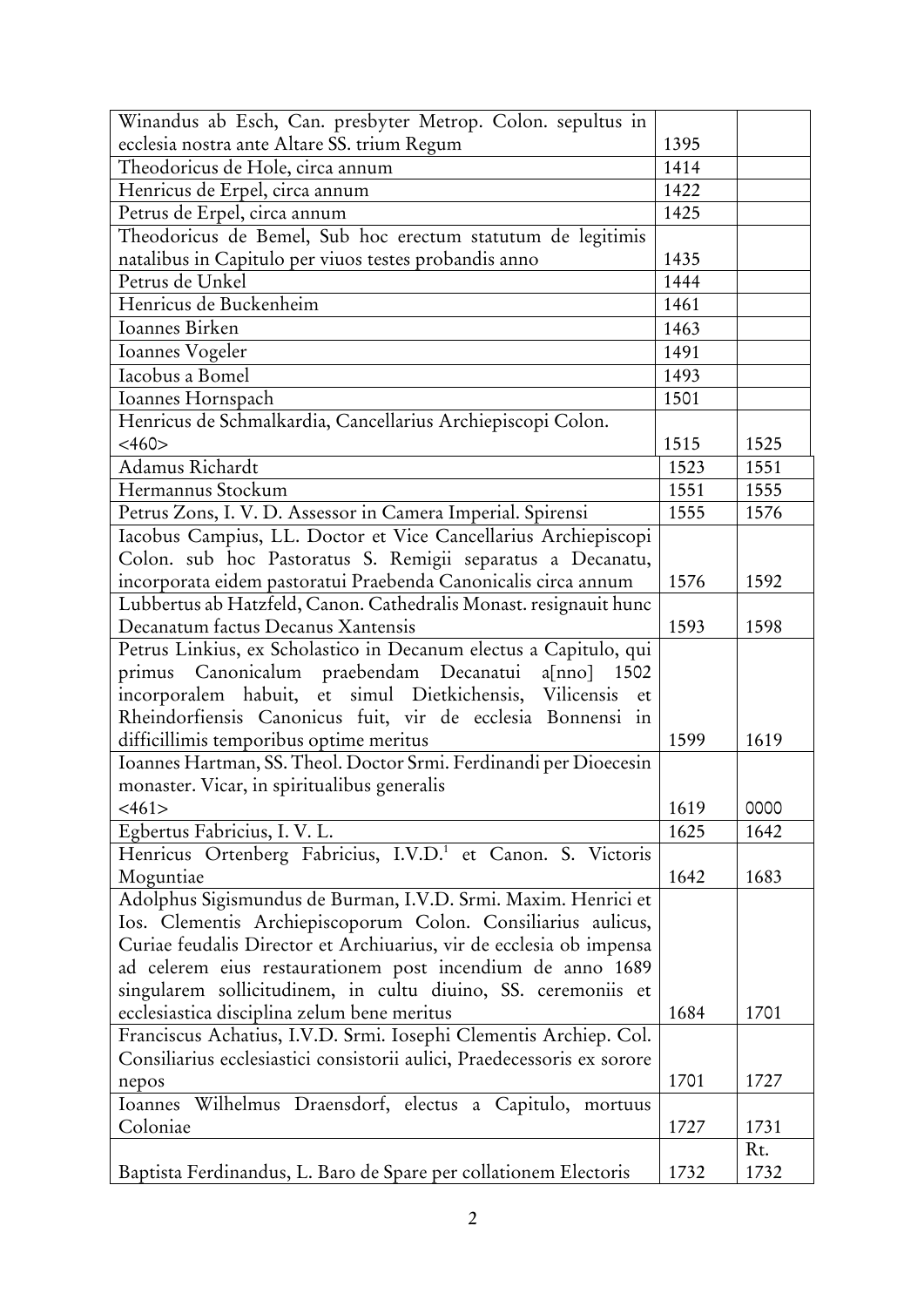| Everhardus, L. Baro de Ziewel                                       |      | Rt.<br>1746 |
|---------------------------------------------------------------------|------|-------------|
|                                                                     | 1732 |             |
| Caspar Anton Radermacher, I.V.D. officialis Confluentiae,           |      |             |
| Consiliar. Int.                                                     |      |             |
| $<\frac{462}{ }$                                                    |      |             |
| Electorum Max. Henr. Col. et Ioan. Philippi Treuirensis, et         |      |             |
| Moguntinensis Canon. ad S. Simeonem Treuiris, nec non praeter       |      |             |
| praebendam incorporatam Buchel Canon. capitularis huius             |      |             |
| archidiaconalis ecclesiae                                           | 1746 | 1773        |
| modo Canonicus metropolitanae Ecclesiae Colon. ab Electore          |      |             |
| denominatus                                                         | 1769 |             |
| Ioannes Iosephus Meyer, Consiliarius ecclesiasticus primarius       |      |             |
| Sacellanus aulicus Suevi. Electoris Colon. Canonicus capitularis ad |      |             |
| SS. Apostolos, sigillifer minor officialatus Colon. nec non praeter |      |             |
| praebendam Decanatui incorporatam Canon. Capitular. huius           |      |             |
| Archidiaconal. ecclesiae prouisus ab Electore Maxim. Friderico      | 1773 |             |
|                                                                     |      |             |